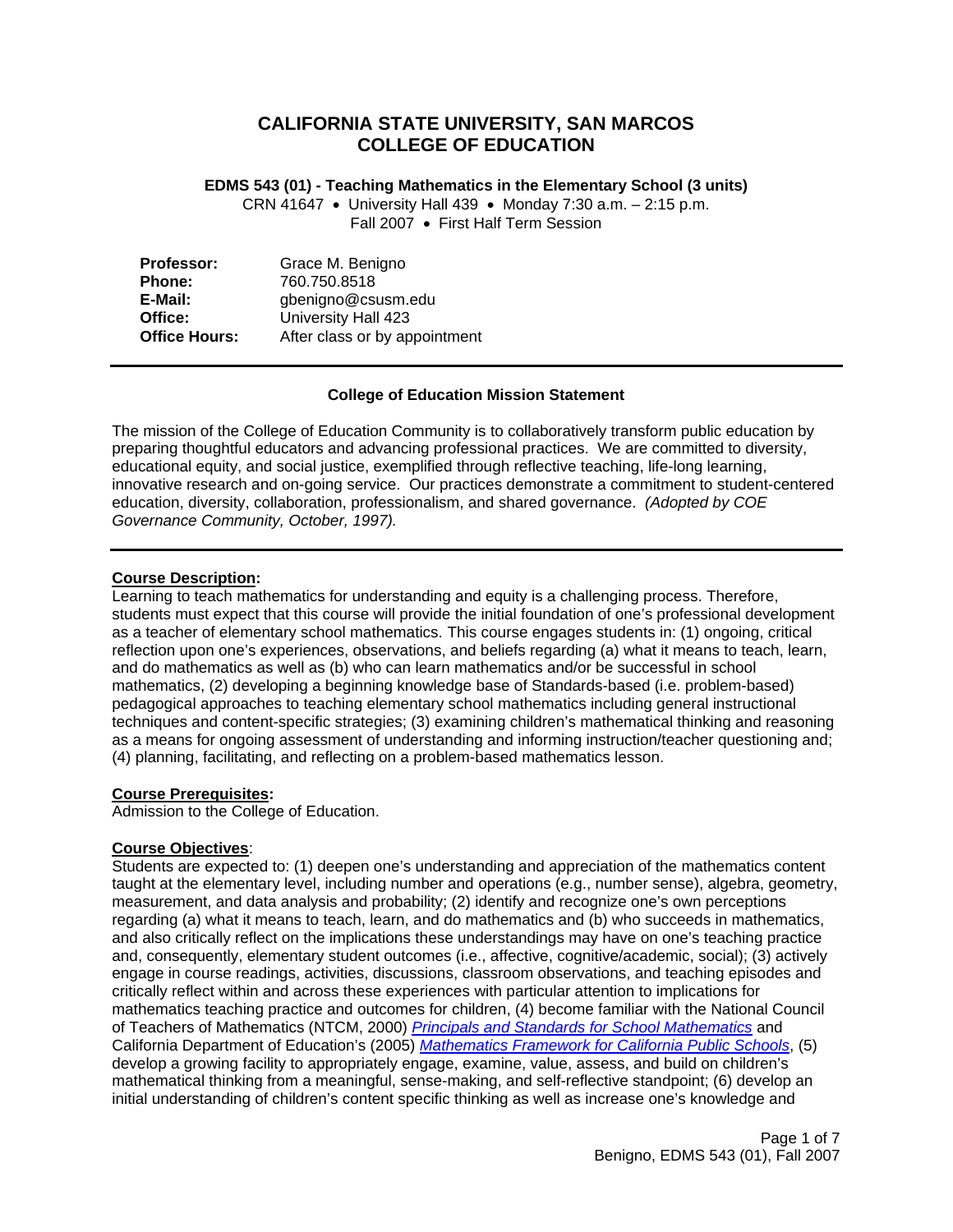effective use of appropriate pedagogical strategies, professional resources, and educational tools to foster children's conceptual understandings, strategies and reasoning skills in problem-based contexts; and (7) develop/deepen a disposition toward teaching mathematics for understanding and equity and begin to build one's capacity to envision, design, engage in, and reflect upon instructional practice that aims to promote children's mathematical reasoning and support positive outcomes for diverse students.

## **Required Materials:**

- Van de Walle, J. A. (2007). *Elementary and middle school mathematics: Teaching developmentally* (6<sup>th</sup> Ed.). Boston: Pearson Education, Inc.
- California Department of Education (2005). *Mathematics framework for California public schools: Kindergarten through grade twelve*. Sacramento, CA: Author. This document can be found at http://www.cde.ca.gov/ci/ma/cf/index.asp.
- National Council of Teachers of Mathematics (2000). *Principles and standards for school mathematics*. Reston, VA: Author. An overview of this document can be found at http://standards.nctm.org/ (NCTM members have full access)
- TaskStream account.
- *Additional readings provided by professor.*

## **Authorization to Teach English Learners:**

This credential program has been specifically designed to prepare teachers for the diversity of languages often encountered in California public school classrooms. The authorization to teach English learners is met through the infusion of content and experiences within the credential program, as well as additional coursework. Students successfully completing this program receive a credential with authorization to teach English learners. *(Approved by CCTC in SB 2042 Program Standards, August 02)*

## **Student Learning Outcomes -**

## **Teacher Performance Expectation (TPE) Competencies:**

The course objectives, assignments, and assessments have been aligned with the CTC standards for the Multiple Subject Credential. This course is designed to help teachers seeking a California teaching credential to develop the skills, knowledge, and attitudes necessary to assist schools and districts in implementing effective programs for all students. The successful candidate will be able to merge theory and practice in order to realize a comprehensive and extensive educational program for all students. You will be required to formally address the following TPEs in this course:

Primary Emphasis:

- TPE 1a-Subject Specific Pedagogical Skills for MS Teaching (Mathematics)
- TPE 2-Monitoring Student Learning During Instruction

## **College of Education Attendance Policy:**

Due to the dynamic and interactive nature of courses in the College of Education, all students are expected to attend all classes and participate actively. At a minimum, students must attend more than 80% of class time, or s/he may not receive a passing grade for the course at the discretion of the instructor. *Individual instructors may adopt more stringent attendance requirements*. Should the student have extenuating circumstances, s/he should contact the instructor as soon as possible. *(Adopted by the COE Governance Community, December, 1997).*

For this class, if you miss two class sessions (there are two sessions in a day; a total of 14 class sessions in the term), your highest possible grade will be a B+. If you miss more than three class sessions, your highest possible grade is a "C+". Late arrivals and early departures will affect your final grade. Absences do not change assignment due dates. Please discuss with me any extenuating circumstances that will cause you to miss class *prior* to your absence. Attendance will be taken at each class session.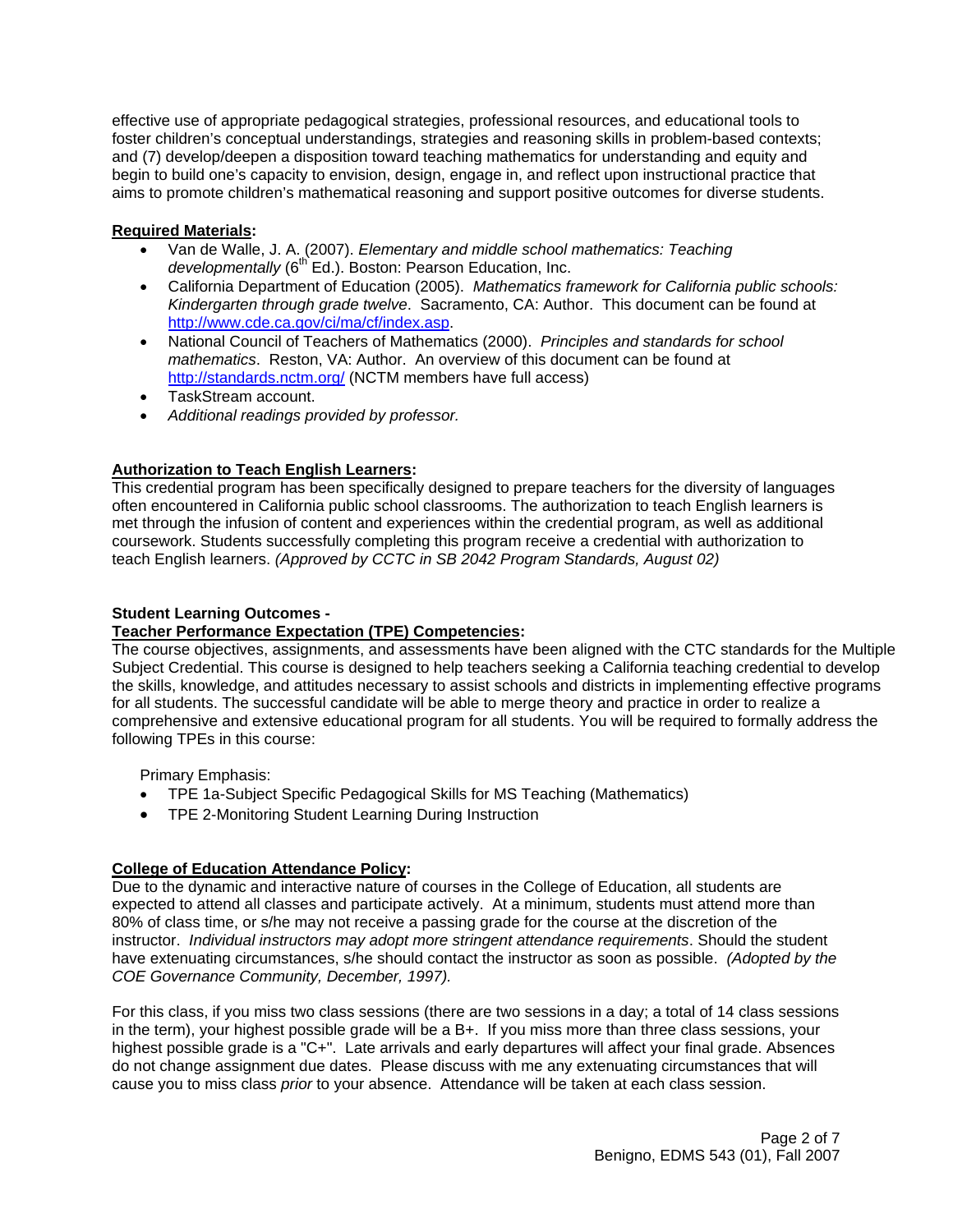#### **Students with Disabilities Requiring Reasonable Accommodations:**

Students with disabilities who require reasonable accommodations must be approved for services by providing appropriate and recent documentation to the Office of Disable Student Services (DSS). This office is located in Craven Hall 5205, and can be contacted by phone at (760) 750-4905, or TTY (760) 750-4909. Students authorized by DSS to receive reasonable accommodations should meet with their instructor during office hours or, in order to ensure confidentiality, in a more private setting.

#### **Course Requirements:**

*Participation and Disposition* (7%) – You are expected to actively participate in discussions, group work, presentations, and hands-on activities throughout the course. A positive professional disposition includes a willingness to: critically examine one's beliefs regarding mathematics content, teaching, learning, and students (including their families and communities); consider and discuss different ideas, perspectives, and approaches to mathematics pedagogical practice in light of the goals of the course and the Mission of the College of Education; seriously commit to learning and improving one's teaching practice, specifically with an aim to teach mathematics for understanding and equity, and; acknowledge that one's professional development is a continual learning process, and, hence, participation in this course marks the beginning of one's journey. Maintaining a sense of humor and exhibiting behavior and communicative skills that demonstrate tact, respect, and sensitivity to how one's patterns of participation (or lack thereof) or messages may be received (e.g., the degree to which one's participation contributes meaningfully and productively to class discussions or activities) are also important elements of professional disposition.

*Reading Reflections* (24%) – Working in groups of three, students will write 6 reflections, for assigned readings. Prompts for each reflection will be given in class. Written reflections must be 3 to 5 pages in length, clearly respond to prompts, and demonstrate familiarity with content of readings. You are encouraged to make connections with (and when appropriate, contrast) other assigned readings (from previous sessions in this course), course discussions, observations from your field placement (e.g., observations of elementary classroom activities), and reflections of your experiences as a learner in school mathematics

Group Presentation (8%) – Working in groups of three, students will present a lesson from a professional resource (e.g., Teaching Children Mathematics) to the class that is relevant to the assigned chapter content/topic. The content of the group presentation must: (1) include a summary of the lesson (including grade level, content area); (2) clearly articulate to what extent the lesson reflects (a) teaching for understanding (ch. 3), (b) planning and teaching through problem-based instruction (ch. 4 & 5), (c) knowledge of children's thinking in the content area (based on the chapter assigned to the group), assessment built into instruction (ch. 7), and (d) teaching for equity (ch. 7); and (3) suggestions for modifying or strengthening the lesson based on the group's prior examination of the lesson and reflections shared regarding items under #2 above. Groups will have 12-15 minutes to present their lesson/reflections and must use the technology available in our classroom to help convey/organize ideas to be shared. Groups are also encouraged to be creative and must provide class members a copy of the lesson reviewed along with highlights of their reflections/comments provided regarding items under #2 and #3 above.

*Student Interviews* (28%) – Each student will conduct two interviews with an individual child based on questions provided in class and/or your own invention. For each interview, you will write a 2 to 4 page report. You will choose two topics, one focusing on number and operations, and the other on either geometry or measurement. The purpose of this activity is to get you to begin thinking about students' mathematical understanding, to learn how to effectively pose questions and interpret the meaning of students' responses, and to provide you with an opportunity to interact with students. Please also submit the child's written work (if available) or responses to task.

*Mathematics Lesson & Reflection* (30% total) – Working in groups of three, your team will design a lesson that you will facilitate in an elementary class during the week of Session 6. The purpose of this activity is to help you learn how to design effective problem-based mathematics instruction, provide a supportive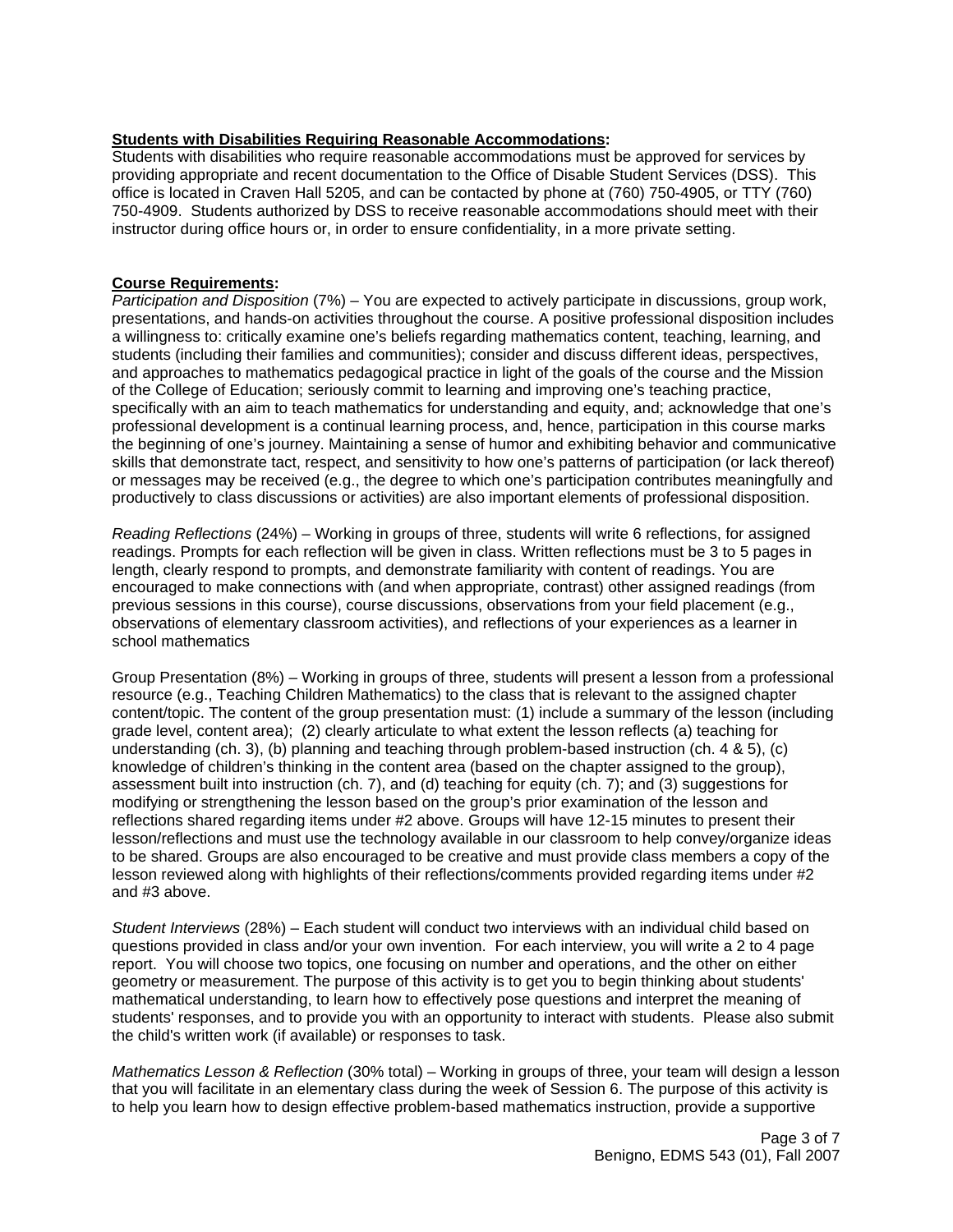opportunity for you to engage in teaching mathematics for understanding and equity in an authentic classroom setting, and to critically reflect upon your mathematics classroom teaching practice.

*Teacher Performance Expectation (TPE) Competencies* (3%) – You need to demonstrate that you have met TPE 1a and TPE 2 by submitting your reflection statements and providing artifacts as evidence. They should be posted on Taskstream.

Detailed information about the assignments will be given in class. You are responsible for ensuring that assignments are submitted correctly and on time. Late assignments will receive a reduction in points unless *prior arrangements* have been made with the instructor.

#### **Grading Scale:**

Grades will be based on the following grading scale: A 93 - 100% A- 90 - 92%

| B+ 88 - 89% | B 83 - 87%     |
|-------------|----------------|
| B- 80 - 82% | $C+ 78 - 79%$  |
| C 73 - 77%  | $C - 70 - 72%$ |
| D 60-69%    | F Below 60%    |

#### **All University Writing Requirement:**

The writing requirement will be met through the following course assignments: reading reflections, student interviews, and lesson plan with reflection.

#### **CSUSM Academic Honesty Policy:**

"Students will be expected to adhere to standards of academic honesty and integrity, as outlined in the Student Academic Honesty Policy. All written work and oral presentation assignments must be original work. All ideas/materials that are borrowed from other sources must have appropriate references to the original sources. Any quoted material should give credit to the source and be punctuated with quotation marks.

Students are responsible for honest completion of their work including examinations. There will be no tolerance for infractions. If you believe there has been an infraction by someone in the class, please bring it to the instructor's attention. The instructor reserves the right to discipline any student for academic dishonesty in accordance with the general rules and regulations of the university. Disciplinary action may include the lowering of grades and/or the assignment of a failing grade for an exam, assignment, or the class as a whole."

Incidents of Academic Dishonesty will be reported to the Dean of Students. Sanctions at the University level may include suspension or expulsion from the University.

#### **Plagiarism:**

As an educator, it is expected that each student will do his/her own work, and contribute equally to group projects and processes. Plagiarism or cheating is unacceptable under any circumstances. If you are in doubt about whether your work is paraphrased or plagiarized see the Plagiarism Prevention for Students website http://library.csusm.edu/plagiarism/index.html. If there are questions about academic honesty, please consult the University catalog.

#### **Electronic Communication Protocol:**

Electronic correspondence is a part of your professional interactions. If you need to contact the instructor, e-mail is often the easiest way to do so. It is my intention to respond to all received e-mails in a timely manner. Please be reminded that e-mail and on-line discussions are a very specific form of communication, with their own nuances and etiquette. For instance, electronic messages sent in all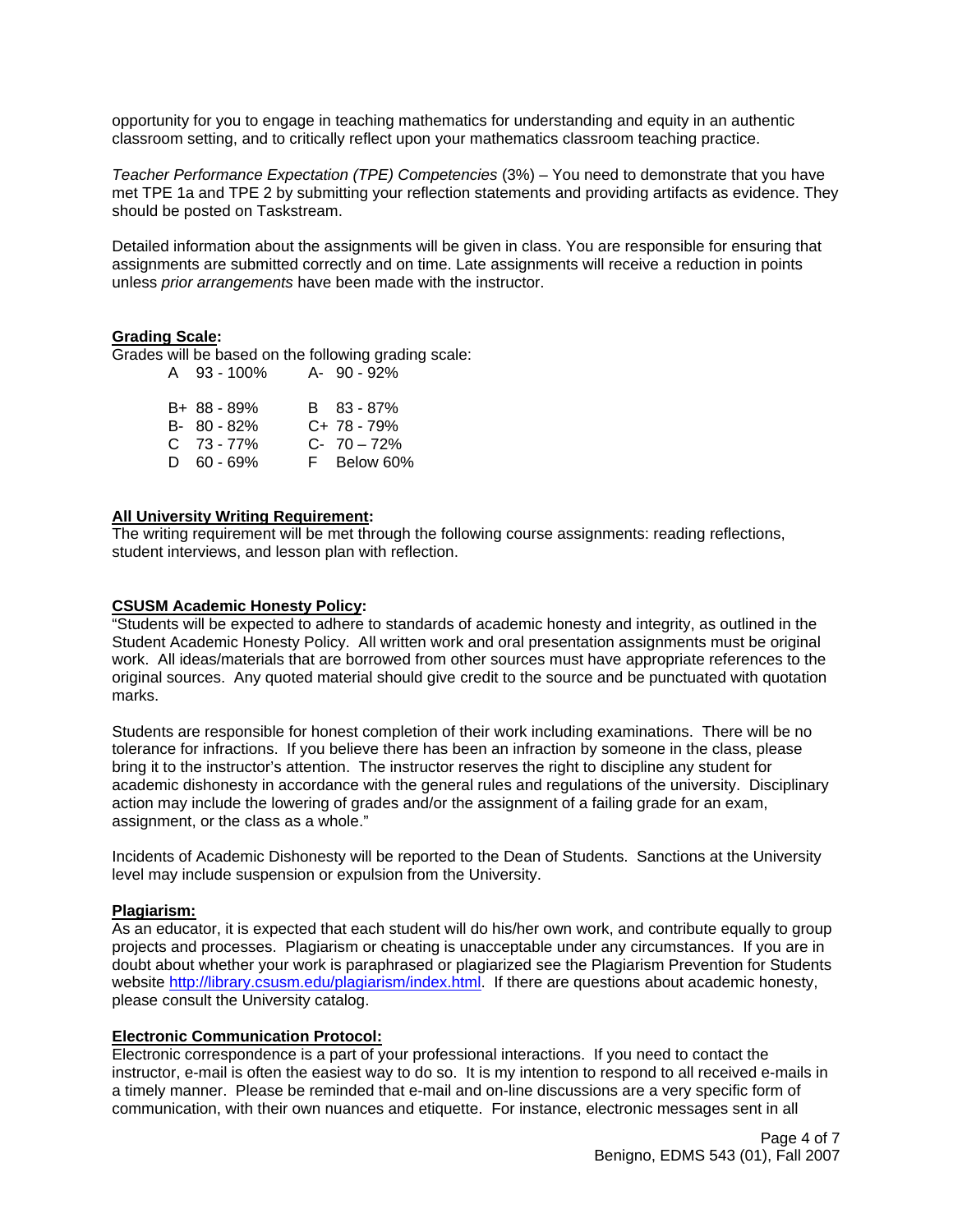upper case (or lower case) letters, major typos, or slang, often communicate more than the sender originally intended. With that said, please be mindful of all e-mail and on-line discussion messages you send to your colleagues, to faculty members in the College of Education, or to persons within the greater educational community. All electronic messages should be crafted with professionalism and care. Things to consider:

- Would I say in person what this electronic message specifically says?
- How could this message be misconstrued?
- Does this message represent my highest self?
- Am I sending this electronic message to avoid a face-to-face conversation?

In addition, if there is ever a concern with an electronic message sent to you, please talk with the author in person in order to correct any confusion.

Email Correspondence Guidelines:

Please use the following template in the subject box of your email message, EDMS543(09)\_YourName\_Question/Concern

#### **Miscellaneous:**

Please keep cellular phones on quiet mode and be mindful of food use, consumption, and proper disposal.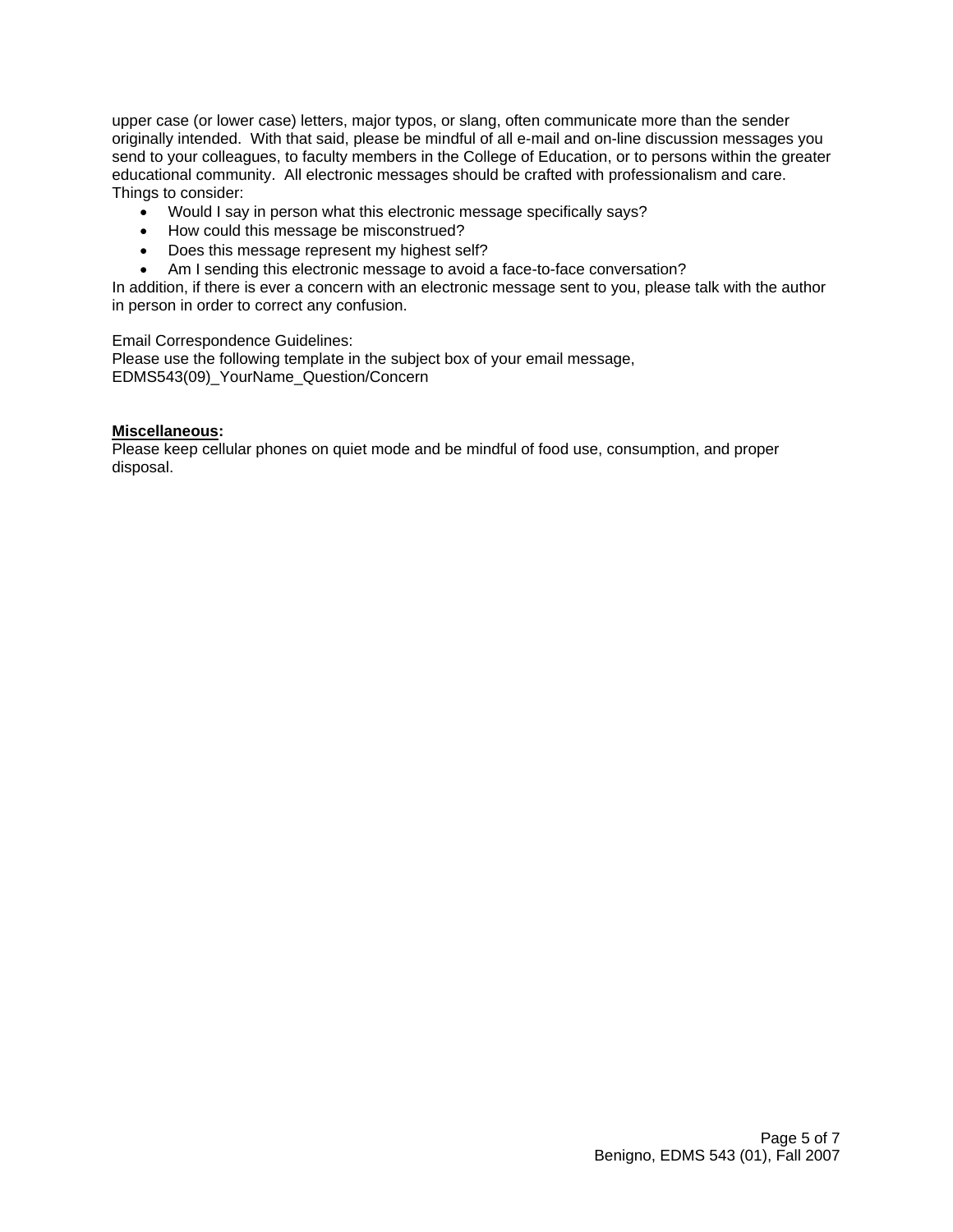## **Tentative Course Outline**

| <b>Date</b>                          | <b>Topic</b>                                                                                                                                                                                                  | <b>Assignment (if any)</b>                                                                                                                                              |
|--------------------------------------|---------------------------------------------------------------------------------------------------------------------------------------------------------------------------------------------------------------|-------------------------------------------------------------------------------------------------------------------------------------------------------------------------|
| Sessions 1a & 1b<br><b>August 27</b> | • Welcome/Introductions<br>• Course Overview<br>• Critically reflecting on our school<br>mathematics experiences<br>• Problem-based learning                                                                  | Coordinate meeting times/schedule with<br>group members                                                                                                                 |
| (No Sessions)<br>September 3         | <b>Campus Closed</b>                                                                                                                                                                                          |                                                                                                                                                                         |
| Sessions 2a & 2b<br>September 10     | • Teaching for understanding<br>through problem-solving<br>• Planning problem-based learning<br>• Examining Student thinking<br>• Teaching for equity                                                         | Van de Walle<br>ch. 3, 4, 5, 6, 7<br>Appendix A & B (NCTM Content<br>and Professional Standards)<br><b>CDE Mathematics Content Standards</b><br><b>Reflection 1 Due</b> |
|                                      |                                                                                                                                                                                                               | <b>Bring Student artifact</b><br><b>Group Lesson Plan Topic Proposal</b>                                                                                                |
| Sessions 3a & 3b<br>September 17     | Developing early number sense<br>(Group A1 presentation)<br><b>Meanings for the Operations</b><br><b>Basic Facts</b><br>(Group A2 presentation)                                                               | Van de Walle ch. 9, 10, 11<br><b>Reflection 2 Due</b><br><b>Draft of Student Interview 1 Due</b>                                                                        |
| Sessions 4a & 4b<br>September 24     | Whole-Number Place-Value<br>Development<br><b>Strategies for Whole-Number</b><br>Computation<br>(Group B1 presentation)<br><b>Computational Estimation</b><br>(Group B2 presentation)<br>Mid-point evaluation | Van de Walle ch. 12, 13, 14<br><b>Reflection 3 Due</b><br><b>Student Interview 1 Due</b><br><b>Draft of Lesson Plan Due</b>                                             |
| Sessions 5a & 5b<br>October 1        | <b>Algebraic Thinking</b><br><b>Developing Fraction Concepts</b><br>(Group C1 presentation)<br><b>Computation with Fractions</b><br>(Group C2 presentation)                                                   | Van de Walle ch. 15, 16, 17<br><b>Reflection 4 Due</b><br><b>Draft of Student Interview 2 Due</b>                                                                       |
| Sessions 6a & 6b<br>October 8        | Decimal and Percent Concepts &<br><b>Computation (Group D1</b><br>presentation)<br><b>Proportional Reasoning</b><br>(Group D2 presentation)<br><b>Exploring Concepts of Probability</b>                       | Van de Walle ch. 18, 19, 23<br>Implement Lesson Plan<br><b>Reflection 5 Due</b><br><b>Student Interview 2 Due</b>                                                       |
| Session 7a & 7b<br>October 15        | <b>Developing Measurement Concepts</b><br><b>Geometric Thinking</b><br><b>Concepts of Data Analysis</b>                                                                                                       | Van de Walle ch. 21, 22, 23<br><b>Reflection 6 Due</b><br><b>Lesson Plan with Reflection Due</b><br><b>TPE Reflections Due</b>                                          |